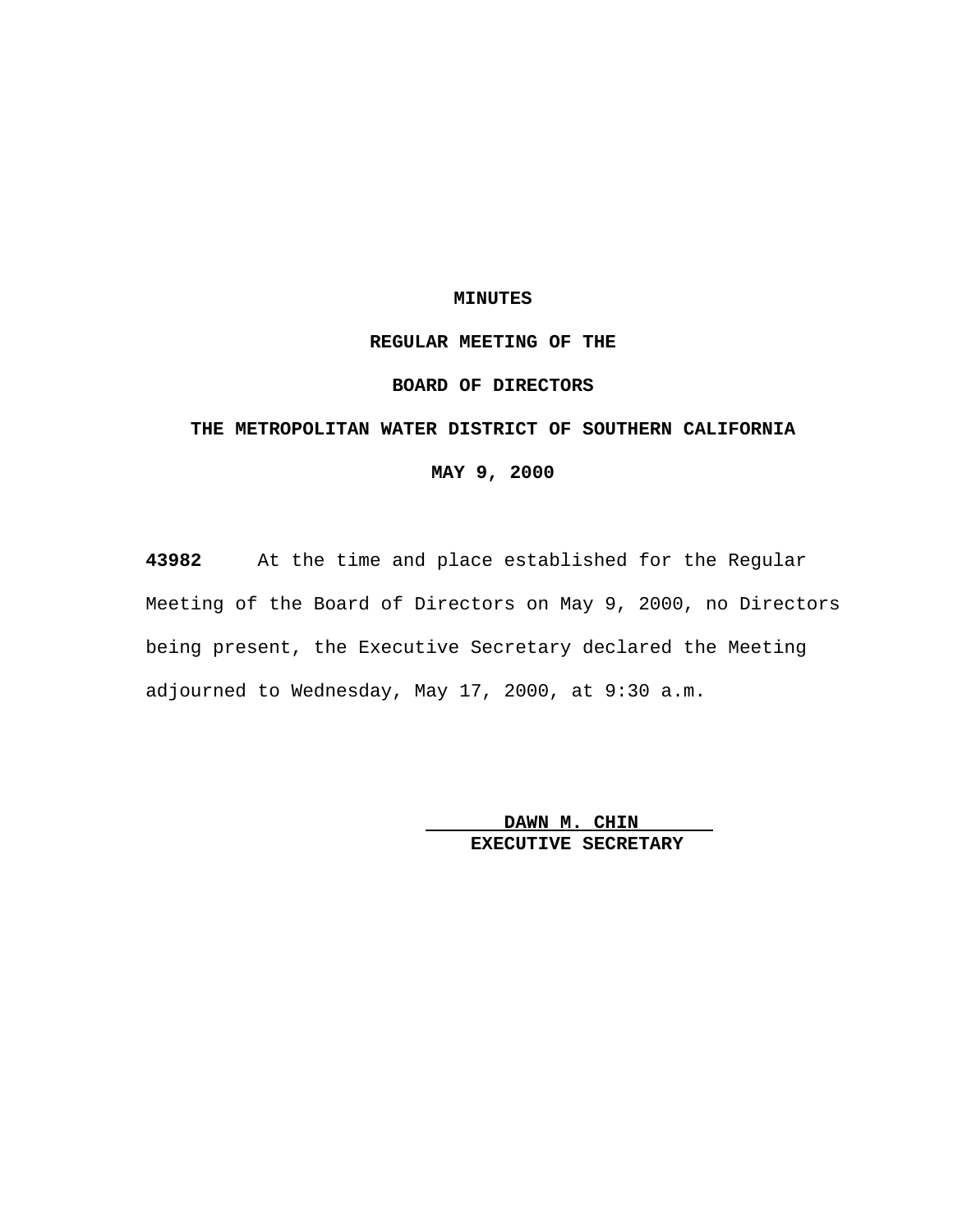### **MINUTES**

### **ADJOURNED REGULAR MEETING OF THE**

### **BOARD OF DIRECTORS**

### **THE METROPOLITAN WATER DISTRICT OF SOUTHERN CALIFORNIA**

**MAY 17, 2000**

**43983** The Board of Directors of The Metropolitan Water District of Southern California met in Adjourned Regular Meeting in the Board Room located in the building at 700 North Alameda Street in the City of Los Angeles, State of California, on Wednesday, May 17, 2000.

The Meeting was called to order by Chairman Pace at 9:50 a.m.

**43984** The Meeting was opened with an invocation by Director Wyatt L. Troxel.

**43985** The Pledge of Allegiance to the Flag was given, led by Director S. Dale Stanton.

**43986** Secretary Coughran called the roll. Those answering present were: Directors Abdo, Bannister, Barbosa, Barker, Battey, Blake, Borenstein, Brick, Castro, Coughran, Edwards, Fellow, Forbes, Grandsen, Harris, Hansen, Herman, Koopman, Krauel, Krieger, Morris, Morse, Murray, Mylne, Pace, Parker, Peterson, Rascon, Record, Rez, Royce, Stanton, Swan, Tinker, Treviño, Troxel, Turner, Wein, Witt, and Wright.

Those not answering were: Directors Foley (entered 10:40 a.m.), Freeman, Kosmont, Lewis, Little, Luddy, McMurray, Moret, Murph, Owen, and Watton.

The Chair declared a quorum present.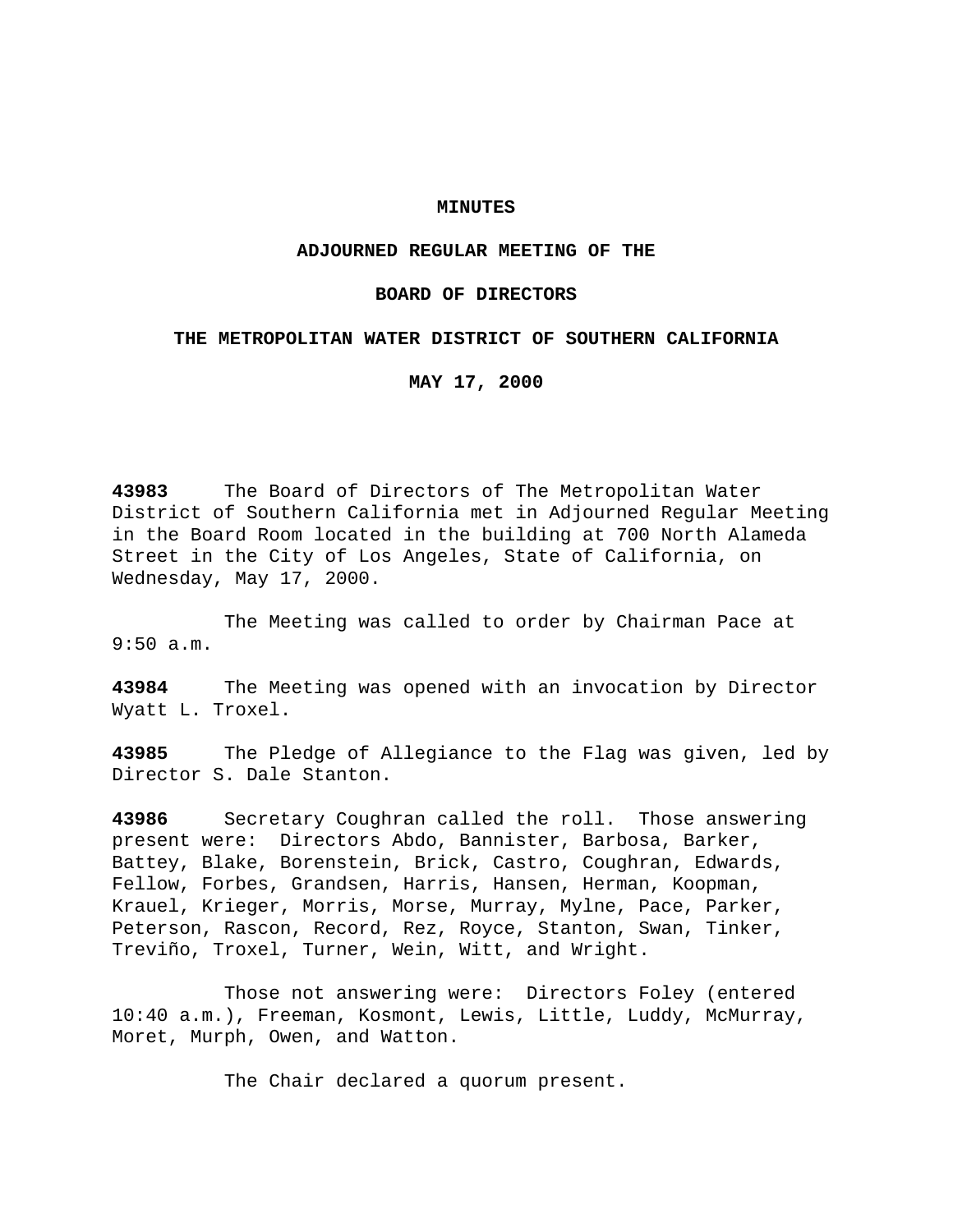**43987** Chairman Pace inquired if there were any additions to the agenda. There being none, the Chair declared only those matters listed on the agenda would be considered.

**43988** Chairman Pace invited members of the public to address the Board on matters within the Board's jurisdiction. No members of the public responded.

**43989** There being no objection, the Chair ordered the reading of the Minutes of the Meeting held April 11, 2000, dispensed with, a copy having been mailed to each Director.

Director Blake moved, seconded by Director Stanton and carried, approving the foregoing Minutes as mailed.

**43990** Chairman Pace presented to Director Gary A. Morse a pin emblematic of his completion of five years of service as a representative of Central Basin Municipal Water District on May 17, 2000.

**43991** Chairman Pace reported on events in which he participated on behalf of Metropolitan, as follows: On May 1 Directors Bannister, Peterson, and himself went on a tour of the Santa Clara Valley Water District's facilities and met with Santa Clara's board chairman Greg Zlotnick, past chairman Larry Wilson, and other staff members. They discussed Metropolitan's Board governance and water issues concerning water supplies and policies. Some of the Santa Clara facilities tour included the Alamitos Creek Trail, the Guadalupe River Fish Ladder, Vasona Meter Shop, and the Kirk Ditch Diversion at Los Gatos Creek. On May 4 Chairman Pace, along with ten other Metropolitan Directors, attended the Valley Industry and Commerce Association's (VICA) Annual State Elected Official Dinner at the Disney Studio in Burbank. VICA is a business advocacy group representing the Greater San Fernando area. Director Bonny Herman is the president of VICA. This event was well attended by key business leaders and elected officials from the valley. Each Director was seated at an elected official's table to discuss specific issues affecting VICA's constituency, one of which included water transfers.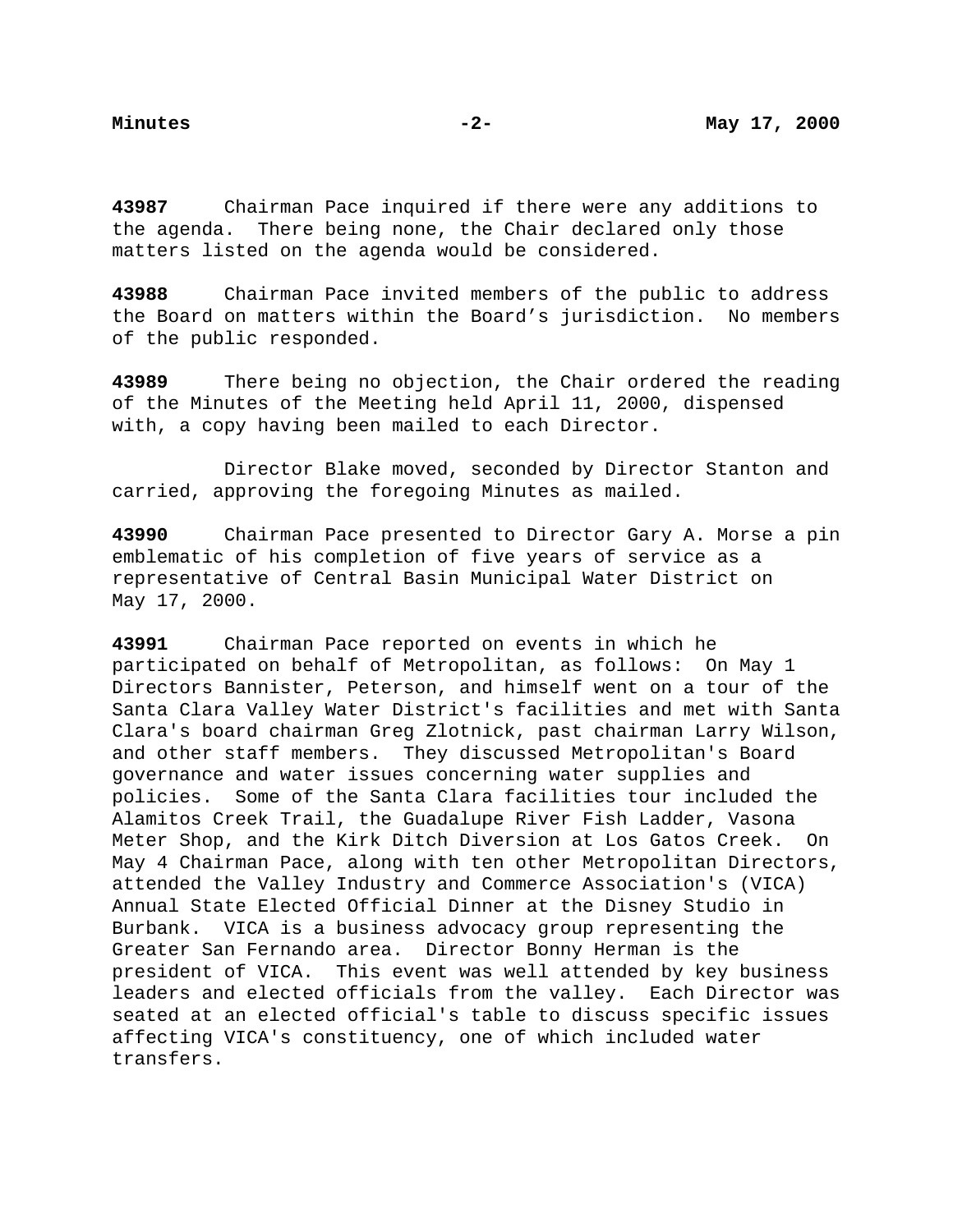**43992** Strategic Plan Steering Committee Vice Chairman Brick reported that starting last night, May 16, and through the end of July the Strategic Plan forums are underway. The first one was held in Ventura County at the offices of Calleguas Municipal Water District.

Director Grandsen commented on the public forum held at Calleguas' offices on May 16, attended by mostly water purveyors who asked questions on the rate structure and the strategic plan.

Director Brick continued to announce the list of forums scheduled in each of the different counties, and of other forums scheduled at the request of some member agencies. Each forum will reach out to the community to see what the ratepayers and constituencies have to say about the strategic planning process. Following the 60-day public review, the rate development process will develop the details of the rate structure. The process will be open and collaborative and adhere to the policy principles which the Board adopted and the guidelines established by the Board in December 1999 and April 2000. A new rate structure is expected to be presented to the Board for review in September 2000 and will be effective in January 2002.

A video which will be used as part of the presentations at the public forum on the strategic planning process was shown.

**43993** The Chair reported there were no new committee appointments.

**43994** Ad Hoc Committee to Develop Compensation Policy Chairman Blake moved, seconded by Director Stanton and carried, adopting the MWD Performance Evaluation Policy for Department Heads and Other Direct Reports to the Board of Directors, as set forth in the letter signed by Committee Chairman Blake on April 19, 2000.

Chairman Pace thanked the committee for the job well done and stated the committee will sunset at the end of May.

**43995** Subcommittee on Rules Chairman Barbosa moved, seconded by Director Morse, authorizing amendment of the Administrative Code by adding Chapter 3, Sections 1300 and 1301 relating to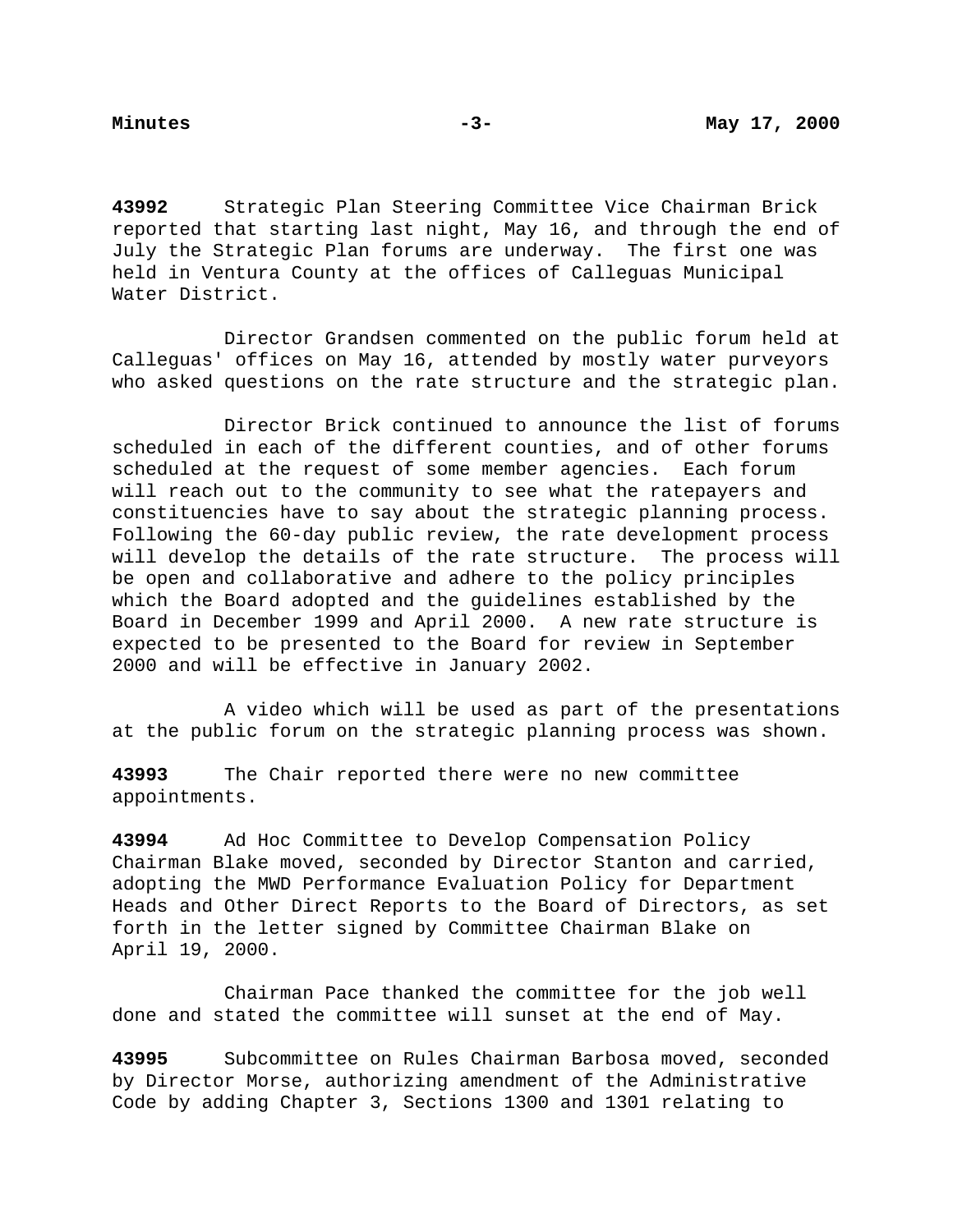Board Governance Principles, as set forth in the letter signed by Subcommittee Chairman Barbosa on April 19, 2000.

Director Krauel stated she supported the motion but requested that the motion be amended to revise Section 1301(c), to read as follows:

Fourth Bullet: "Commitment to water management programs, including conservation, recycling and groundwater storage and other storage programs"

Fifth Bullet: "Establishment of fair and equitable water supply and service contract prices and other charges that do not exceed the estimated reasonable cost of providing the supply service or use to the member agency. A charge may be imposed only for service or use benefiting the member agency or other person upon which the charge is imposed."

Director Krauel then moved that the amendment be added to the motion.

Director Barbosa stated that the point today was to get to the most succinct statement on the table. Other Directors have also made suggestions which will be discussed at a later date, and that Director Krauel's amendment has not been the subject of any discussion. Director Barbosa therefore asked that the amendment be brought back to the Subcommittee on Rules next month; and he again moved the main motion, seconded by Board Secretary Coughran and carried, to amend the Administrative Code as set forth in the letter signed April 19, 2000.

Directors Krauel, Parker, Tinker, and Turner requested to be recorded as voting no.

**43996** Regarding the Colorado River matters, Bay-Delta and CALFED matters, and the General Manager's summary of District activities, General Manager Gastelum referred to his activity report for April dated May 17, 2000, which is at each Director's place.

General Manager Gastelum reported that a hearing scheduled on May 24 in Sacramento is part of Metropolitan's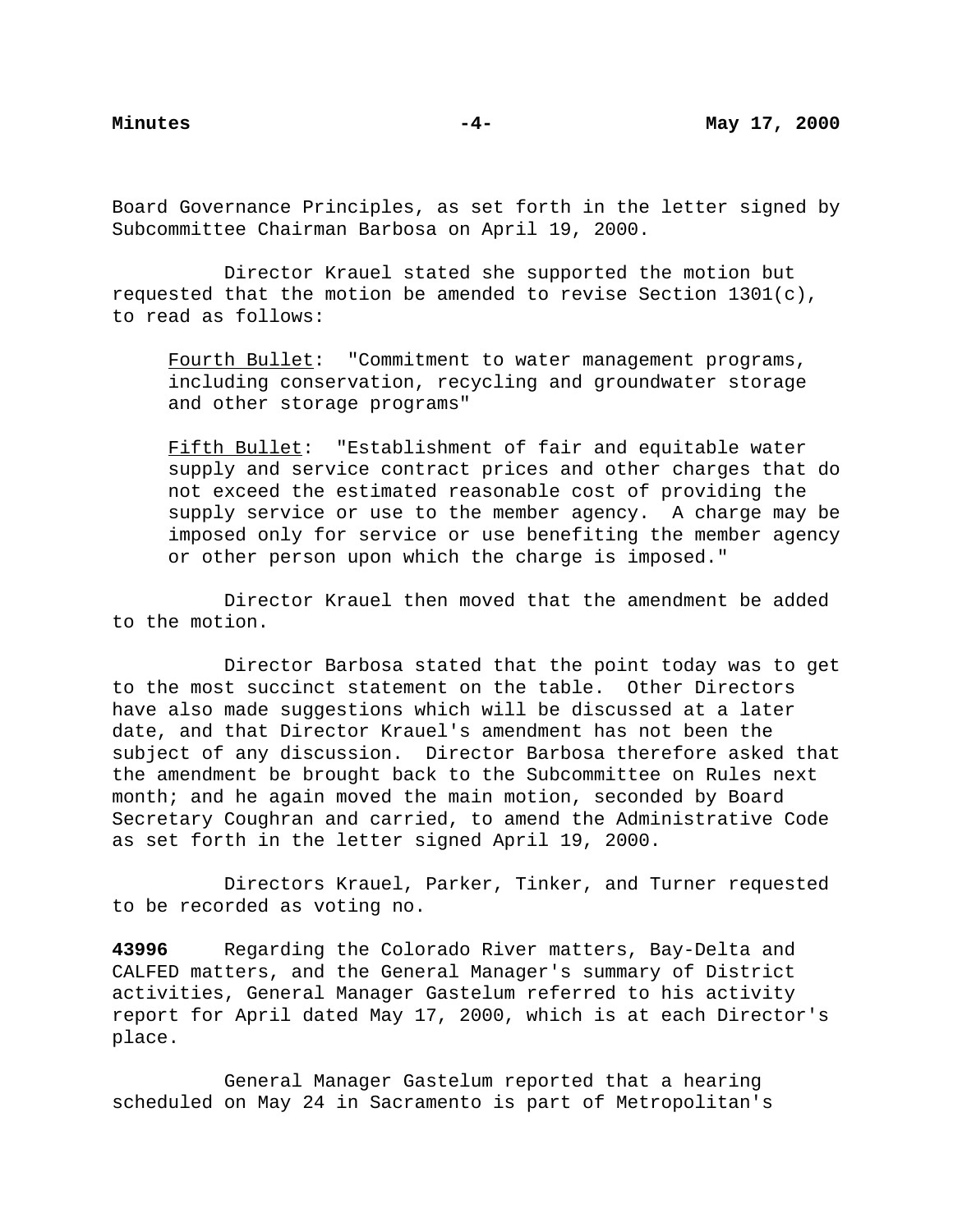outreach to present the strategic plan and that the Colorado River negotiations will also be a subject at that hearing where an update will be given by both Mr. Hayes and Mr. Hannigan. Representatives of the Basin states have been invited to testify about their perceptions of the progress of the California entities and how the negotiations are going on surplus criteria. There are continuing discussions among the lawyers on how to close the final issues and to complete the documents. Also of major concern is the Salton Sea, especially for the Imperial Irrigation District. IID was successful in getting Federal legislation that appears to cap their liability as a result of diversions to meet their commitments for the transfer to San Diego County Water Authority. IID does have some uneasiness about their future liability of Salton Sea costs and how those costs might be imposed upon them as a result of their conservation measures, and if they are significantly burdened with costs beyond what they are calculating in their negotiations today, they feel they may need to have an offramp to undo the agreement or modify the agreement in some way. This is a significant issue for Metropolitan to watch.

Regarding CALFED, Mr. Gastelum stated that possibly by next week an announcement will be made by the Department of the Interior and the Governor's office on a proposed negotiated agreement. This will be a conceptual agreement, but it will address major elements of a CALFED solution storage, an environmental water account, conservation, and other elements relating to the joint operation of the Central Valley Project and the State Water Project.

On behalf of Metropolitan, he thanked ACWA's president James Blake for the special award given to the General Managers of Metropolitan, Imperial Irrigation District, Coachella Valley Water District, and the San Diego County Water Authority for their work on the Colorado River Quantification settlement.

**43997** General Counsel Taylor reported on the oral argument before the United States Supreme Court in Arizona v. California. There are two parts to the argument; one was to affirm the settlements that have been reached with some of the other Indian tribes, and the other concerned trying to get the Court to approve the Special Master's recommendation that the Ft. Yuma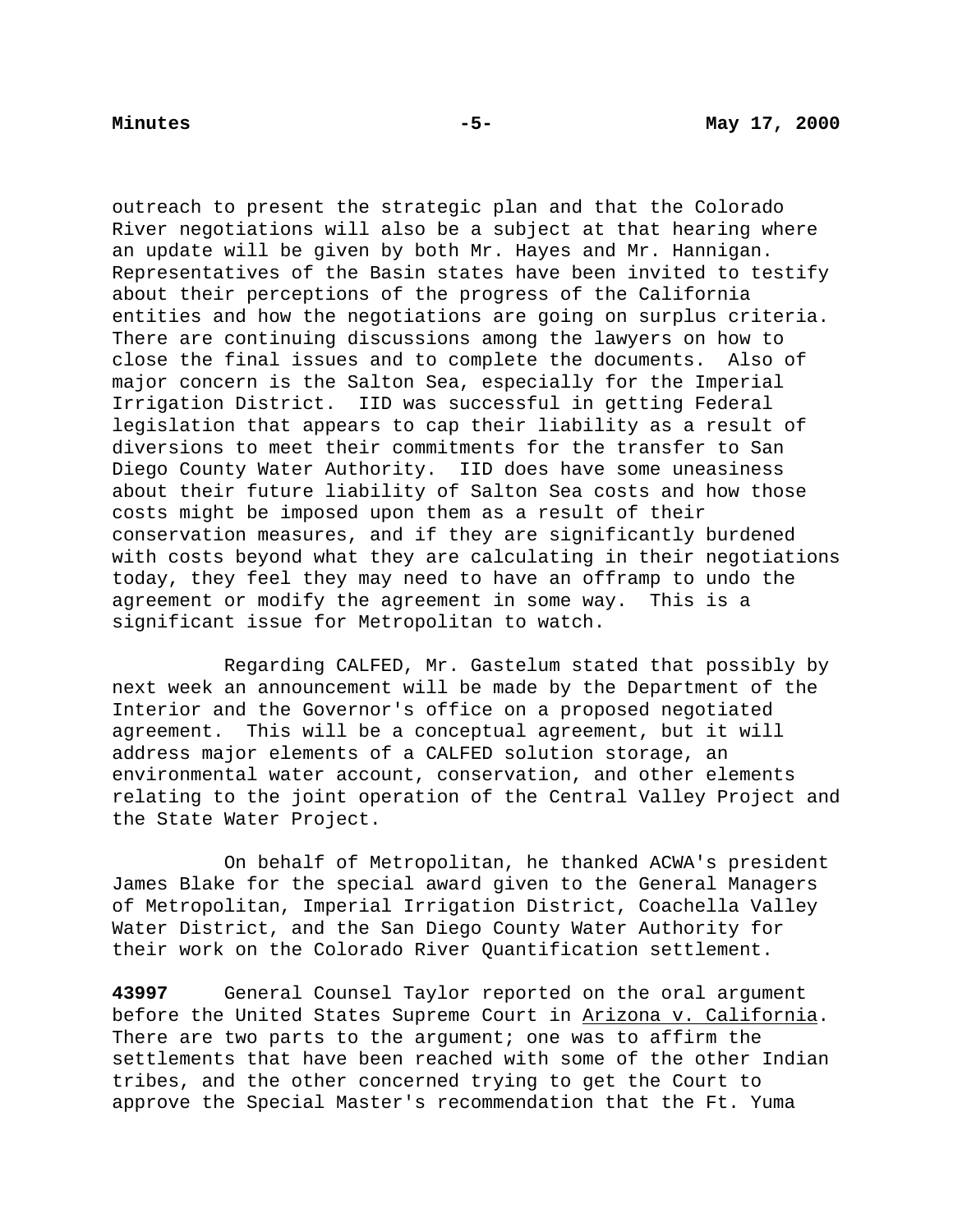(Quechan) Tribe not be entitled to additional water based upon the fact that it had already been compensated in a prior proceeding. We are awaiting the decision of the court which will be out in June. In the event that we are not successful in sustaining the Special Master's report, the effect of that will be more hearings, not that there will be an immediate further award of water to the Indians. About 50,000 acre-feet of water is involved in the case of the Ft. Yuma (Quechan) Indian Tribe. General Counsel Taylor did not participate in this case since he was a party to it when he was employed with the State of California ten years ago. For other matters, General Counsel Taylor referred to his monthly report dated April 30, 2000.

Director Peterson asked the status of the appeal on the wheeling case. General Counsel Taylor stated that a decision should be down any time soon.

**43998** The reports of the Standing Committees are as follows:

Legal and Claims Committee Chairman Morse reported the committee reviewed the information and action items on its agenda which were approved, and requested that Agenda Items 9-5 through 9-10 be added to the Consent Calendar. Due to time constraints, the budget for the Legal Department was not heard and will be brought back at next month's meeting. Director Morse announced that a subcommittee was appointed to evaluate the performance of the General Counsel.

Chairman Pace announced that the three subcommittees responsible for the evaluations of the three Department Heads will be holding meetings next month and will bring their recommendations to the Executive Committee for consideration by the Board in June.

Budget and Finance Committee Chairman Bannister announced that the Budget Workshop scheduled for May 30, 2000, has been rescheduled to Tuesday, June 6, 2000, at 12:30 p.m. (subsequently changed to 1:00 p.m.). He requested that Agenda Item 8-1 be taken off the Consent Calendar and taken up with Agenda Item 9-2.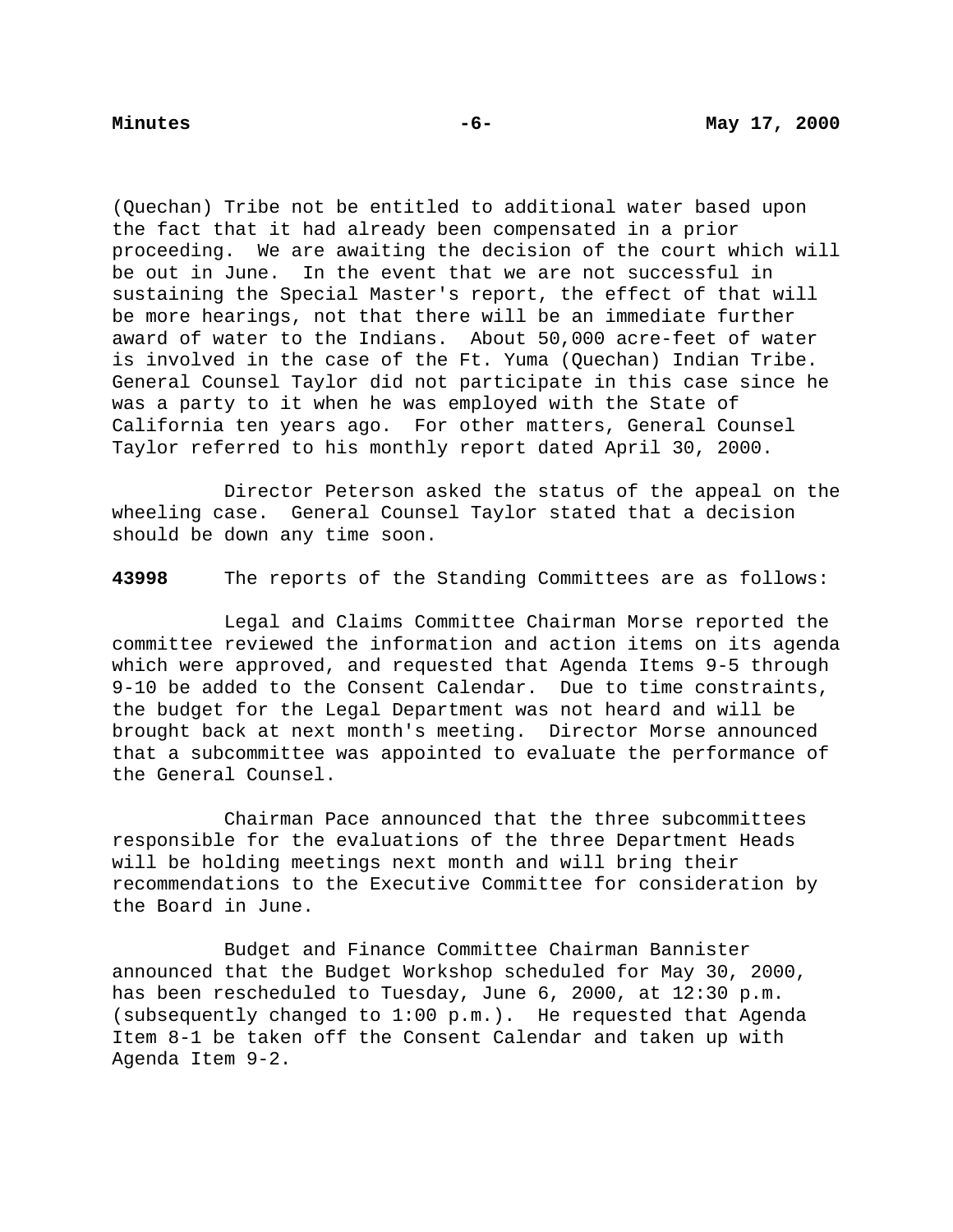Director Blake moved, seconded by Board Secretary Coughran and carried, and the Board approved the Consent Calendar Items, **M.I. 43999** through **M.I. 44011**, as follows:

**43999** The Board (A) granted conditional approval, as defined in Administrative Code Section 3100(b), for Annexation No. 67 concurrently to Calleguas Municipal Water District and Metropolitan, conditioned upon receipt in full of annexation charge payment of \$364,987.04 to Metropolitan if subject annexation is completed by December 31, 2000, or if completed after said date, at the then annexation charge rate and conditioned upon compliance with the California Environmental Quality Act, as set forth in Attachment 1 to the General Manager's letter signed on April 27, 2000; (B) subject to the approval of Item (A), approved Calleguas' proposed Annexation No. 67 Plan for Implementing Water Use Efficiency Guidelines set forth in Attachment 2 of the foregoing letter; and (C) subject to the approval of Items (A) and (B), adopted the Resolution of Intention **(Resolution 8694)** to impose water standby charges within the proposed annexation territory, substantially in the form of Attachment 3 to the foregoing letter; said Resolution entitled:

# **RESOLUTION OF THE BOARD OF DIRECTORS OF METROPOLITAN WATER DISTRICT OF SOUTHERN CALIFORNIA GIVING NOTICE OF INTENTION TO IMPOSE WATER STANDBY CHARGE CONTINGENT UPON ANNEXATION**

**44000** The Board (A) approved Eastern Municipal Water District's proposed Greer Ranch Plan for Implementing Water Use Efficiency Guidelines, as set forth in Attachment 2 to the General Manager's letter signed on April 27, 2000; (B) subject to the approval of Item (A), granted conditional approval, as defined in Administrative Code Section 3100(b), for Greer Ranch Annexation concurrently to Eastern and Metropolitan, conditioned upon receipt in full of an annexation charge payment of \$560,333.60 to Metropolitan if subject annexation is completed by December 31, 2000, or if completed after said date, at the then annexation charge rate and conditioned upon compliance with the California Environmental Quality Act, as set forth in Attachment 1 of the foregoing letter; and (C) subject to the approval of Items (A) and (B), adopted the Resolution of Intention **(Resolution 8695)** to impose water standby charges within the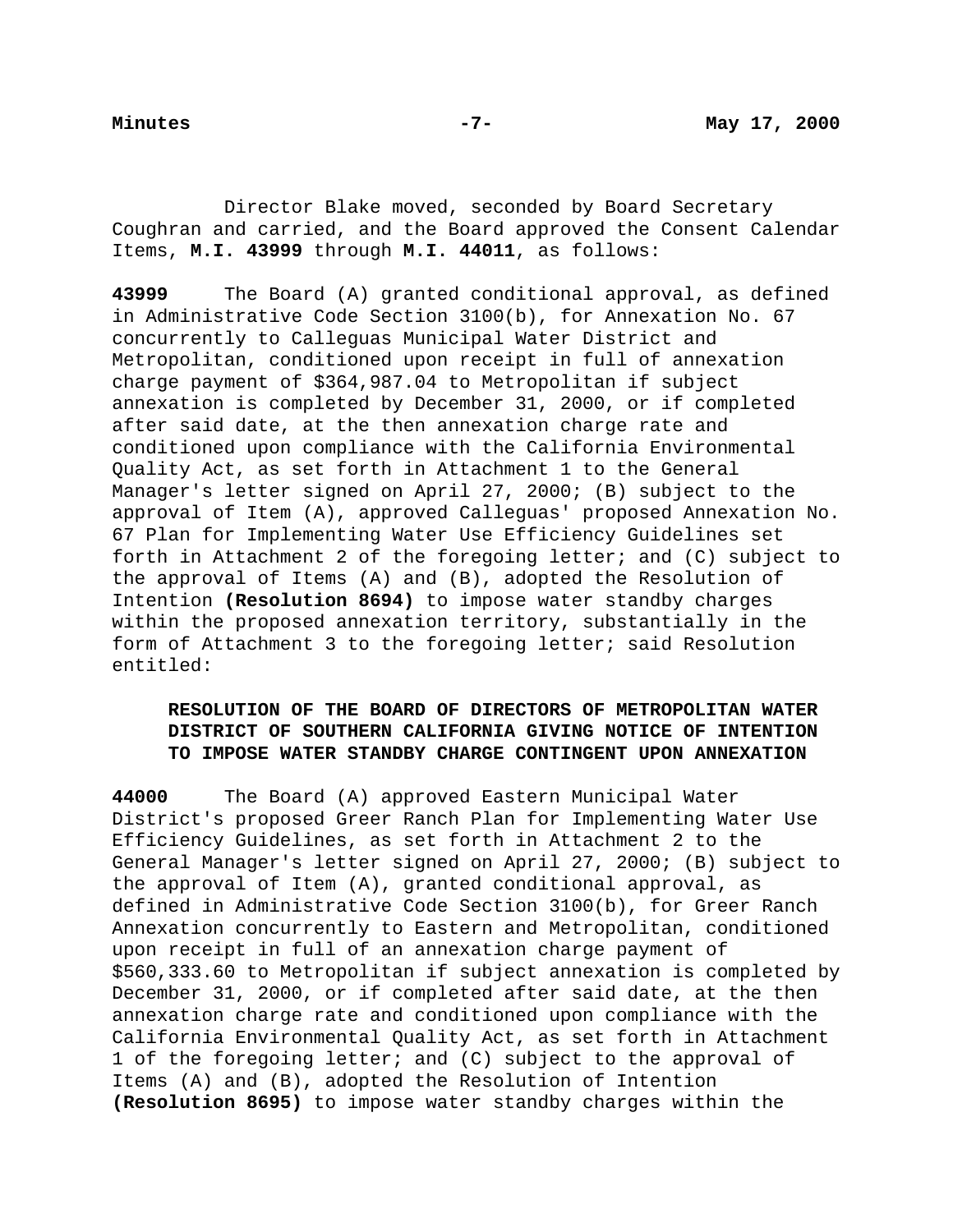proposed annexation territory, substantially in the form of Attachment 3 to the foregoing letter; said Resolution entitled:

# **RESOLUTION OF THE BOARD OF DIRECTORS OF METROPOLITAN WATER DISTRICT OF SOUTHERN CALIFORNIA GIVING NOTICE OF INTENTION TO IMPOSE WATER STANDBY CHARGE CONTINGENT UPON ANNEXATION**

**44001** The Board (A) approved Calleguas Municipal Water District's proposed Annexation No. 65 Plan for Implementing Water Use Efficiency Guidelines, as set forth in Attachment 2 to the General Manager's letter signed on April 27, 2000; (B) subject to the approval of Item (A), determined that the proposed action qualified for a Categorical Exemption as a Class 19 project pursuant to the California Environmental Quality Act; and (C) subject to the approval of Items (A) and (B), adopted **Resolution 8696** granting Calleguas' request for consent to Annexation No. 65 concurrently to Calleguas and Metropolitan substantially in the form of Attachment 3 to the foregoing letter, conditioned upon receipt in full of annexation charge payment of \$27,288.32 to Metropolitan if subject annexation is completed by December 31, 2000, or if completed after said date, at the then annexation charge rate; said Resolution entitled:

**RESOLUTION OF THE BOARD OF DIRECTORS OF METROPOLITAN WATER DISTRICT OF SOUTHERN CALIFORNIA CONSENTING TO CALLEGUAS' ANNEXATION NO. 65 UPON CONCURRENT ANNEXATION TO CALLEGUAS MUNICIPAL WATER DISTRICT AND FIXING THE TERMS AND CONDITIONS OF SAID ANNEXATION TO THE METROPOLITAN WATER DISTRICT OF SOUTHERN CALIFORNIA**

**44002** Authorized the General Manager to extend Agreement No. 18321 with Jones Lang La Salle Americas, Inc., for one additional year, to continue property management services at Metropolitan's headquarters facility, adjacent to Union Station, at a negotiated price not to exceed \$1,900,000, with the contract extension to commence June 16, 2000, and extending to June 15, 2001, as set forth in the letter signed by the General Manager on April 27, 2000.

**44003** Authorized the General Auditor to enter into a contract with the firm of KPMG, LLP (with Vasquez Farukhi & Company, LLP, as subcontractor) for required Internal Audit Support Services for a three-year period commencing July 1, 2000, and for a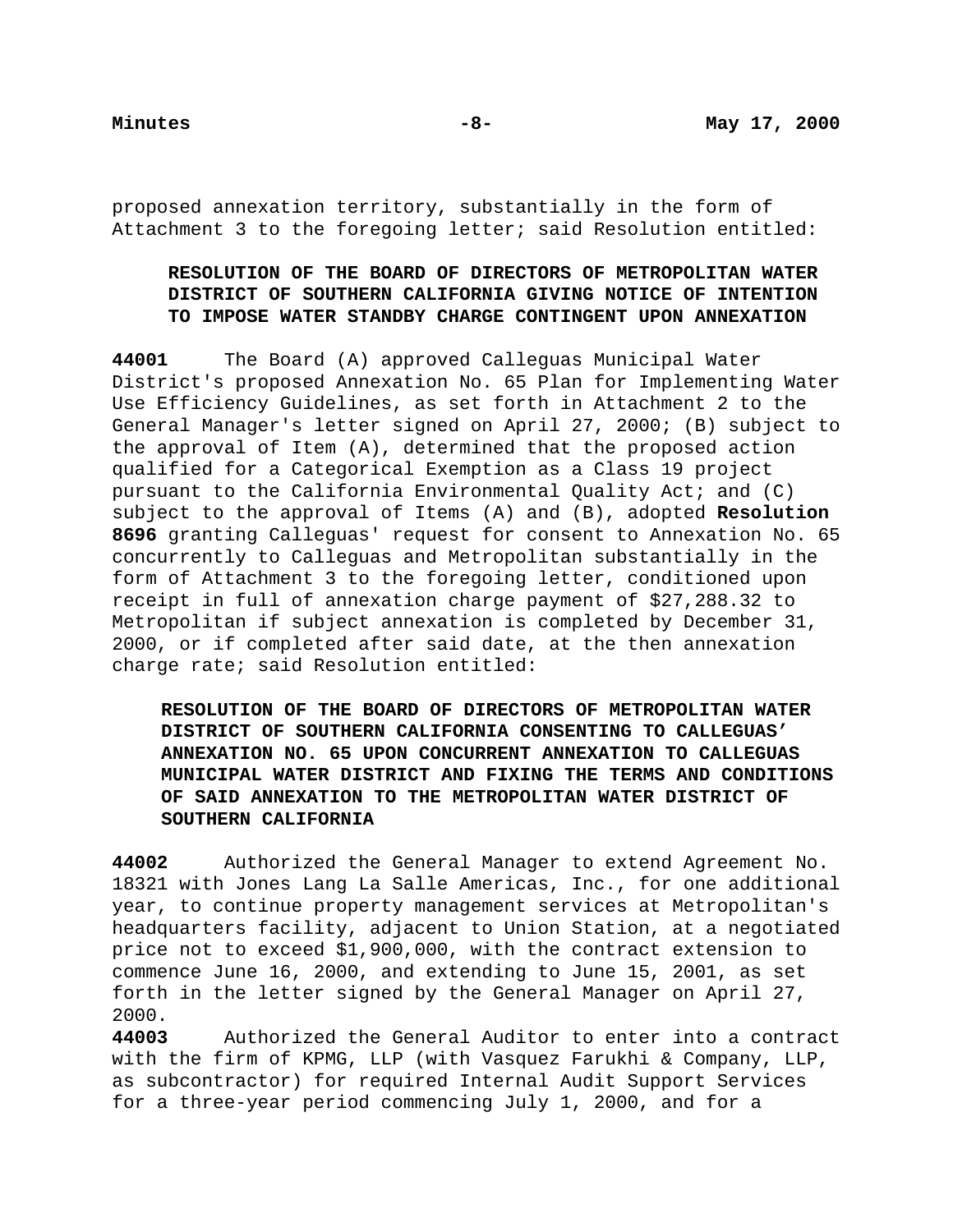maximum amount payable of \$1 million, as set forth in the letter signed by the General Auditor on April 24, 2000.

Directors Barbosa, Krauel, Parker, Tinker, and Turner requested to be recorded as voting no.

**44004** Ratified the General Auditor's appointment of Thomas E. DeBacker, CPA, as Assistant General Auditor, effective May 28, 2000, as set forth in the letter signed by the General Auditor on May 3, 2000.

**44005** Adopted the changes to specified sections of the Administrative Code as reflected in Attachments 1 and 2 of the letter signed by the General Manager on April 27, 2000, to improve the administration of Metropolitan's classes of water service to be effective July 1, 2000.

**44006** Authorized settlement in eminent domain action for Metropolitan's Inland Feeder Project entitled Metropolitan v. Blessed Hope Fellowship, et al., San Bernardino Superior Court Case No. SCV 42457, as set forth in the confidential letter signed by the General Counsel on April 24, 2000.

Directors Krauel, Parker, Tinker, and Turner requested to be recorded as voting no.

**44007** Authorized making of a final offer and/or settlement authority in eminent domain actions for Metropolitan's Inland Feeder Project entitled Metropolitan v. Walter J. DeBlauw, San Bernardino Superior Court Case No. SCV 44065; Metropolitan v. Louise Farquhar, San Bernardino Superior Court Case No. SCV 42815; and Metropolitan v. Margaret Farquhar, San Bernardino Superior Court Case No. SCV 44067, as set forth in the confidential letter signed by the General Counsel on April 24, 2000.

Directors Krauel, Parker, Tinker, and Turner requested to be recorded as voting no.

**44008** Authorized making of a final offer and/or settlement in eminent domain action for Metropolitan's Inland Feeder Project entitled Metropolitan v. Larry DeHaan, et al., Riverside County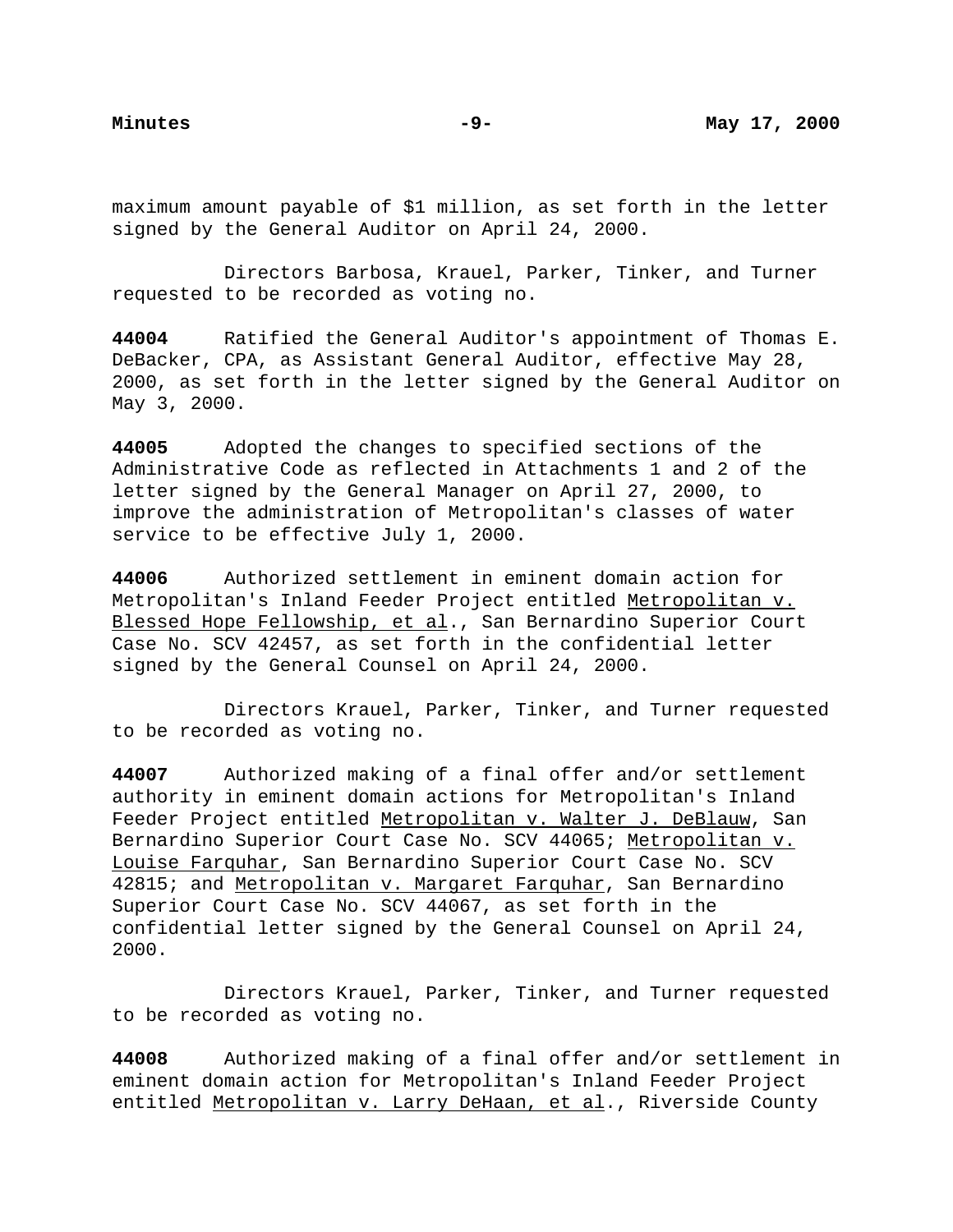Superior Court Case No. 293062, as set forth in the confidential letter signed by the General Counsel on April 24, and supplemented by his confidential letter signed on May 16, 2000.

Directors Krauel, Parker, Tinker, and Turner requested to be recorded as voting no.

**44009** Authorized filing of appropriate responsive pleadings, including interpleader of additional parties in Soboba Band of Mission Indians v. The Metropolitan Water District of Southern California (U.S.D.C., Central District, Civil No. 00-04208 [GAF]; and principles for settlement of issues relating to impacts of Colorado River Aqueduct's San Jacinto Tunnel upon Soboba Tribe, as set forth in the confidential letter jointly signed by the General Counsel on April 26, and the General Manager on April 27, 2000.

**44010** Adopted policy principles and authorized the General Manager to enter into a Memorandum of Understanding regarding Inland Feeder tunneling activities affecting potential litigation, as set forth in the confidential letter jointly signed by the General Manager and the General Counsel on May 8, 2000.

Directors Krauel, Parker, Tinker, and Turner requested to be recorded as voting no.

**44011** After hearing a briefing on mediation with Kiewit-Granite on Diamond Valley Lake (Eastside Reservoir Project) construction claims for construction of the East Dam, the Board authorized an amendment to the contract for consulting services to finance costs of continued claims analysis, negotiations and litigation, as set forth in the confidential letter signed by the General Counsel on May 8, 2000.

**44012** With the approval of Agenda Item 8-7, General Auditor Hondorp introduced Thomas E. DeBacker, the new Assistant General Auditor.

**44013** Budget and Finance Committee Chairman Bannister moved, seconded by Director Blake, that the Board adopt **Resolution 8697** to impose and extend a Water Standby Charge for fiscal year 2000-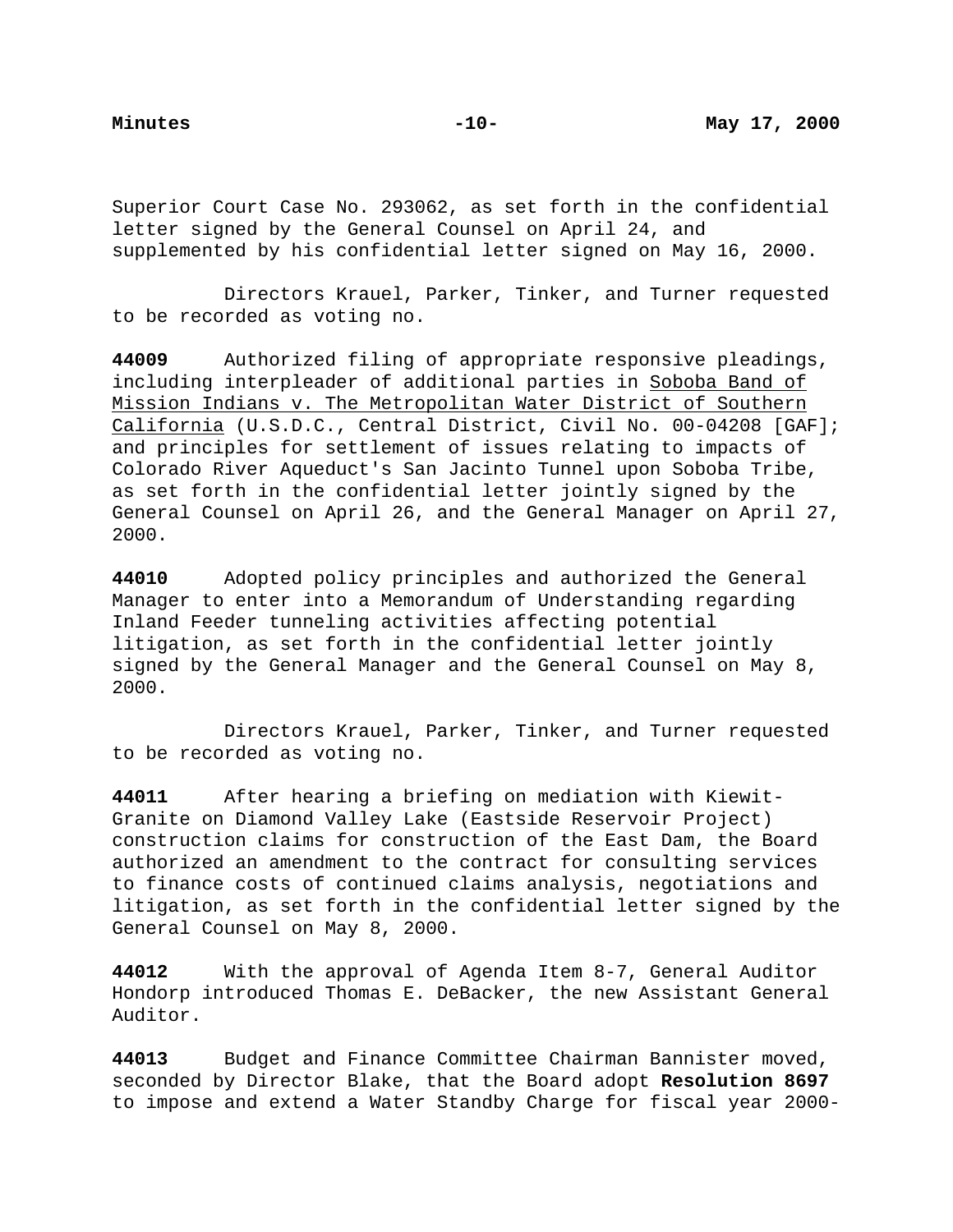2001, as set forth in the letter signed by the General Manager on April 27, 2000; said Resolution entitled:

# **RESOLUTION OF THE BOARD OF DIRECTORS OF THE METROPOLITAN WATER DISTRICT OF SOUTHERN CALIFORNIA FIXING AND ADOPTING WATER STANDBY CHARGES FOR FISCAL YEAR 2000-2001**

Director Parker stated that the San Diego County Water Authority (Authority) continues to support revenue structures that increase fixed revenues and provide a more stable source of funding for Metropolitan's programs, but the Authority is unable to support the standby charge in its current form because it enforces assessments for capital facilities and programs that provide no benefit to property owners within the Authority's service territory; therefore the Authority is opposed and will vote no on this item.

The Chair called for a vote on the motion, which carried.

Directors Krauel, Parker, Tinker, and Turner requested to be recorded as voting no.

Director Foley took his seat at 10:40 a.m.

**44014** Budget and Finance Committee Chairman Bannister stated the committee did not have the opportunity to review Agenda Items 8-1 and 9-2 which were fully discussed at the Subcommittee on Financial Policies and Reporting. Director Bannister therefore called on Subcommittee Chairman Blake for a report.

Subcommittee on Financial Policies and Reporting Chairman Blake reported on the presentation of these items by Metropolitan's financial advisor, Public Resources Advisory Group.

Director Mylne requested clarification of the reference in Board letter 9-2 relating to the 32% variable rate debt. It was communicated to Director Mylne that the limitation is based on 32% variable rate debt of total revenue bond debt. Director Mylne requested that this be added to the recommendation.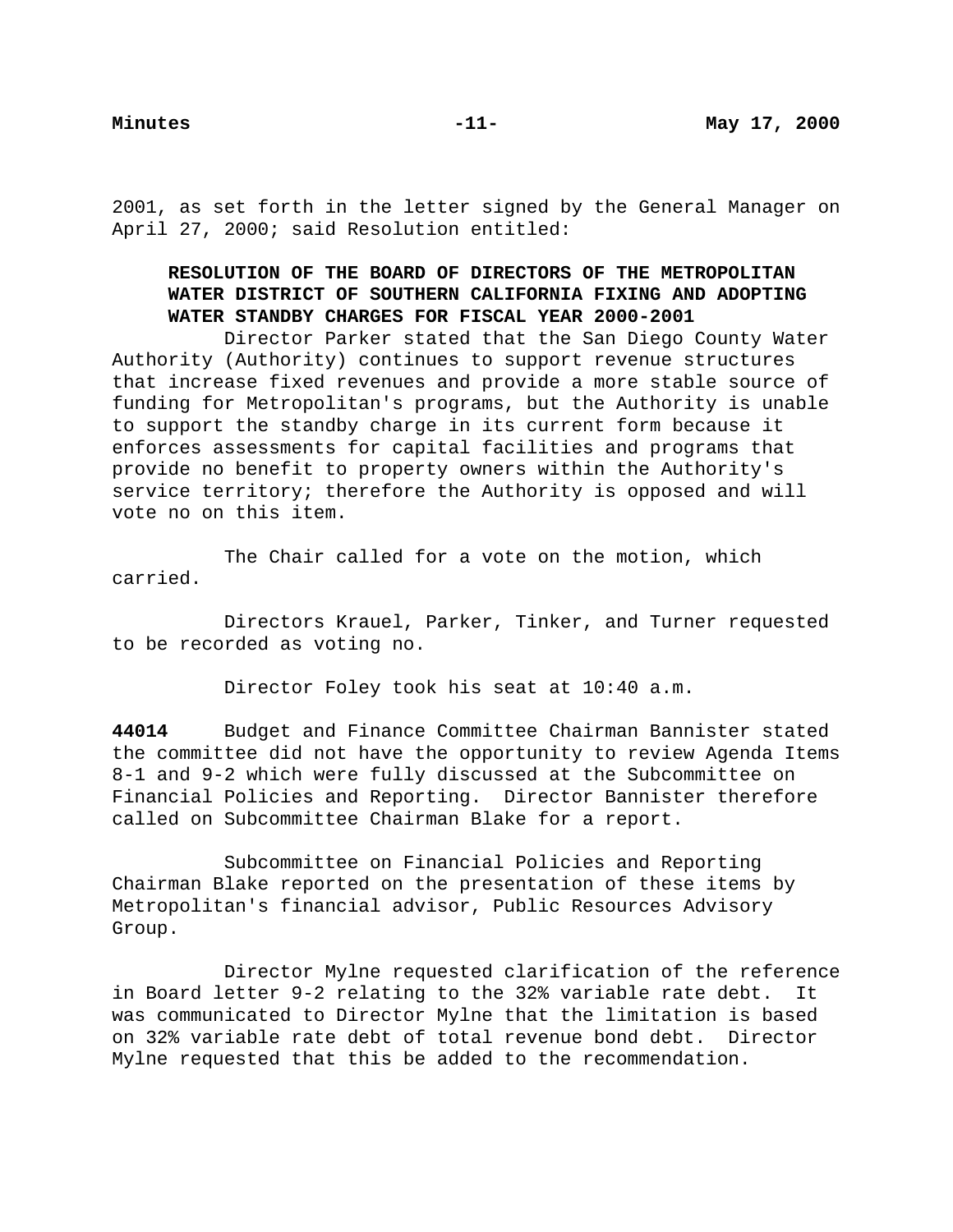Director Swan then moved the following items, seconded by Director Bannister and carried unanimously:

### Agenda Item 8-1

Approved the General Fund appropriation (Appropriation No. 15353) against which to charge expenses associated with the sale of water revenue bonds and implementation of the proposed financing options to reduce debt service costs; and expressed the intent to reimburse expenses paid from the General Fund from bond proceeds, if deemed appropriate, and authorized the General Manager to effect such reimbursement to the extent permitted under Federal laws and regulations in accordance with instructions from bond counsel, as set forth in the letter signed by the General Manager on April 27, 2000.

## Agenda Item 9-2

Approved the forms of Supplemental Resolutions (Attachments 1 and 2 to the letter signed by the General Manager on April 27, 2000) of the Master Revenue Bond Resolution in order to execute the proposed financing options and sale of up to \$1.1 billion of variable rate water revenue bonds consisting of up to \$200 million of variable rate water revenue bonds to fund Capital Investment Program expenditures; up to \$360 million of variable rate water revenue bonds to retire up to \$350 million of commercial paper notes; and up to \$500 million of variable rate water revenue bonds to tender outstanding fixed rate water revenue bonds. Approval to increase Metropolitan's variable rate capacity level up to 32 percent of total revenue bond debt which, according to Metropolitan's credit rating analysts, is within acceptable levels. Said Resolutions are entitled:

**Resolution 8698 RESOLUTION OF THE BOARD OF DIRECTORS OF THE METROPOLITAN WATER DISTRICT OF SOUTHERN CALIFORNIA AUTHORIZING THE PURCHASE OF CERTAIN OUTSTANDING WATER REVENUE BONDS AND AUTHORIZING THE ISSUANCE OF UP TO \$500,000,000 WATER REVENUE BONDS AND PROVIDING THE TERMS AND CONDITIONS FOR THE PURCHASE AND SALE**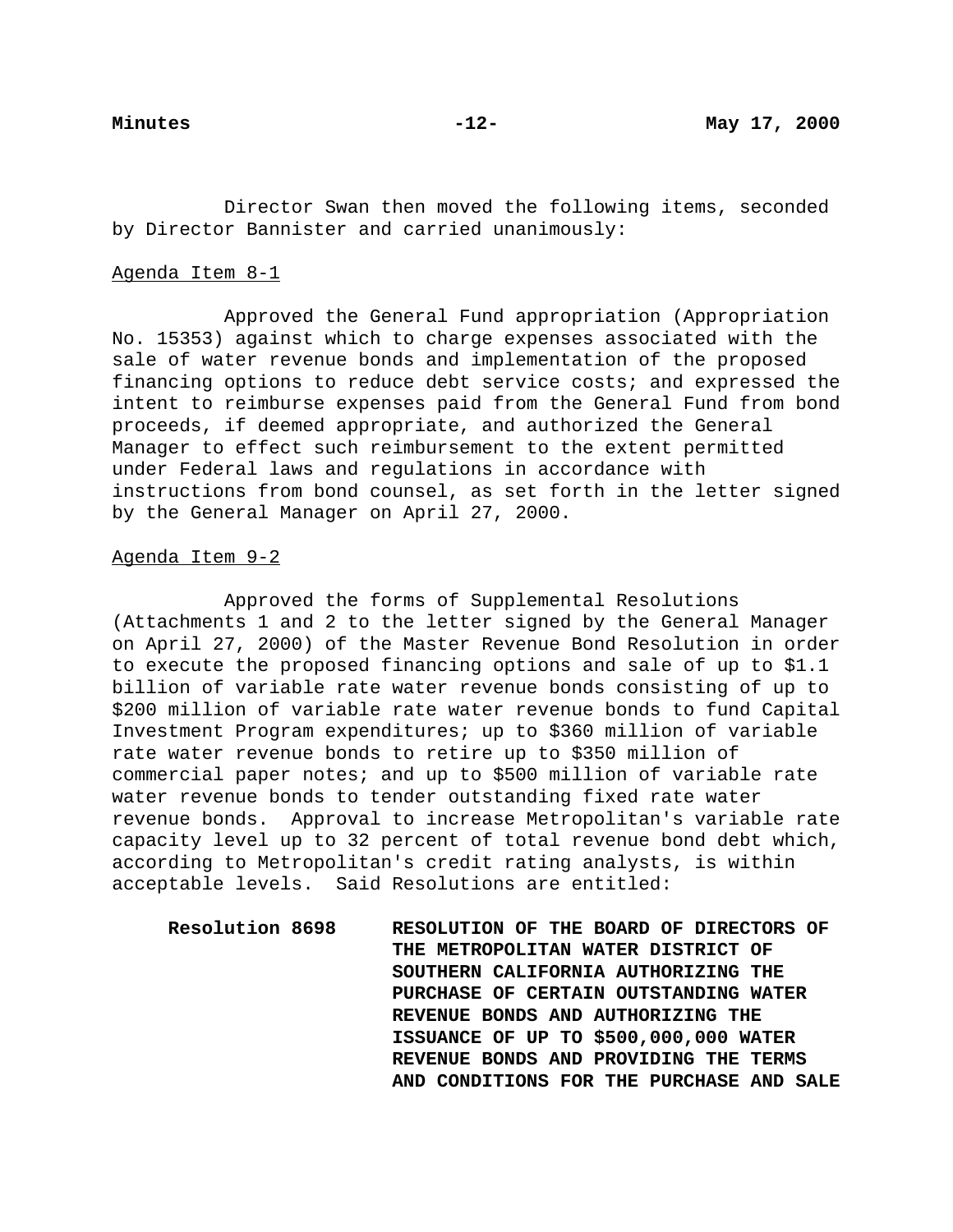**OF SAID BONDS (ELEVENTH SUPPLEMENTAL RESOLUTION)**

**Resolution 8699 RESOLUTION OF THE BOARD OF DIRECTORS OF THE METROPOLITAN WATER DISTRICT OF SOUTHERN CALIFORNIA AUTHORIZING THE ISSUANCE OF UP TO \$560,000,000 IN PRINCIPAL AMOUNT OF WATER REVENUE BONDS AND PROVIDING THE TERMS AND CONDITIONS OF SAID BONDS (TWELFTH SUPPLEMENTAL RESOLUTION)**

Director Bannister requested that the Chair reconsider the sunset date of the Subcommittee on Financial Policies and Reporting. Chairman Pace announced that the subcommittee will sunset at a later date.

**44015** Engineering and Operations Committee Vice Chairman Tinker moved, seconded by Director Morris and carried, and the Board appropriated an additional \$7,142,000 (Appropriation No. 15317, No. 2) from the Construction Funds (Pay-As-You-Go Fund) to finance all work and delegated authority to the General Manager to award contracts to have all work performed to upgrade the fire protection systems at the desert facilities, as set forth in the letter signed by the General Manager on April 27, 2000.

Director Krauel withdrew from the Meeting at 10:50 a.m.

**44016** Water Planning and Resources Committee Vice Chairman Wright requested Mr. Arakawa, Acting Manager, Water Resource Management, to give a report on Agenda Item 9-4, the Water Quality Management Agreement with Westlands Water District. Mr. Arakawa reported that approval of this item will allow the General Manager to enter into an agreement with Westlands to facilitate an exchange. The reason for the exchange was that Westlands' groundwater pumpers were preparing to pump poor quality water into the aqueduct this year and Metropolitan has faced that type of situation in the past. Metropolitan is attempting to prevent that water from going into the aqueduct. By entering into an exchange agreement, Westlands would get the supply they need and Metropolitan would get better quality from the return water, and at the same time our costs are covered.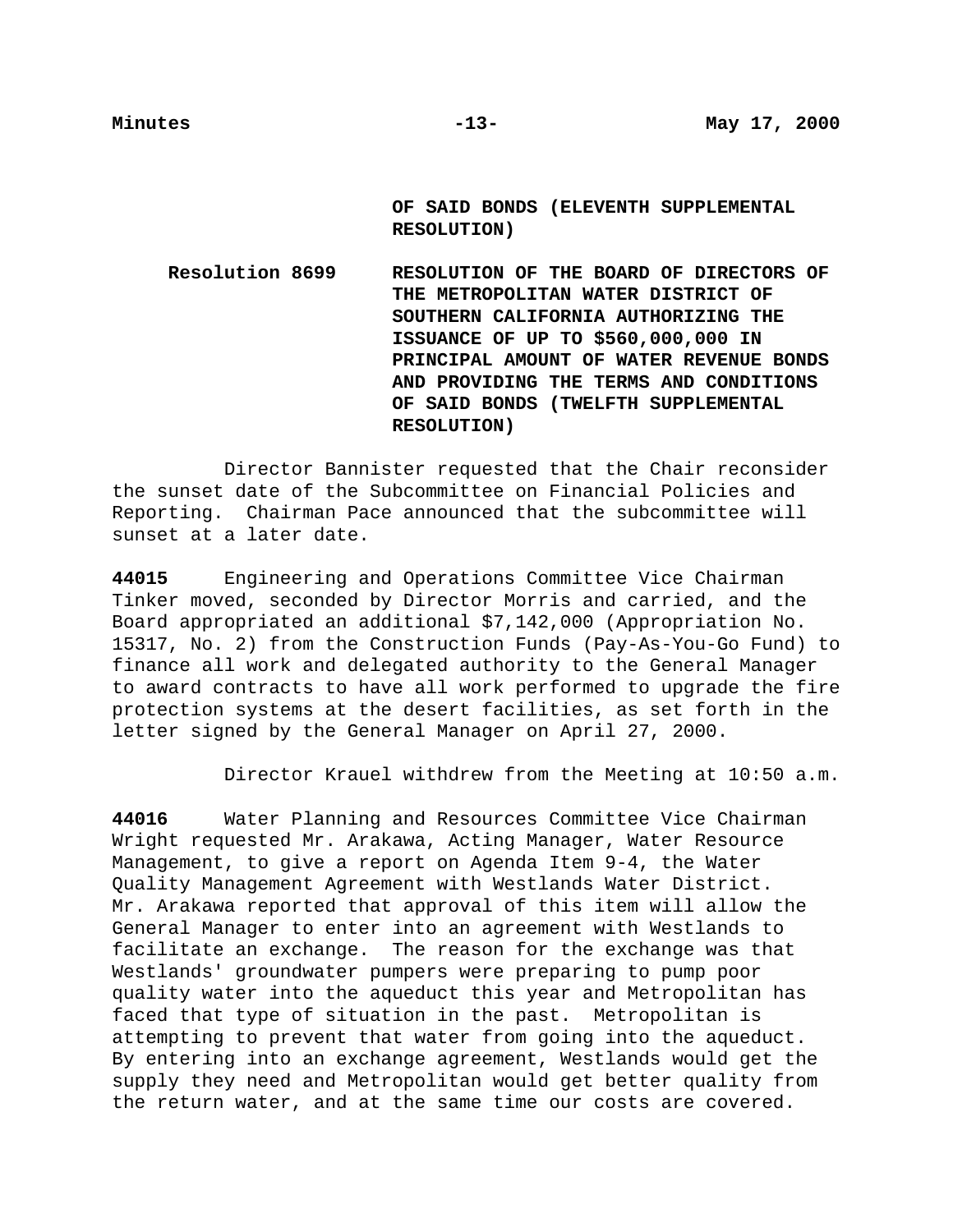Therefore, staff is recommending that the Board allow the General Manager to enter into such an agreement.

Director Tinker expressed his support for the concept but would like to have an opportunity to discuss the \$75 charge and the \$10 transfer fee. He therefore moved, seconded by Director Turner, that this item be deferred to the next meeting due to the letter not being received timely and that more committee discussion is required.

General Manager Gastelum requested Mr. Arakawa respond as to why a delay in Board approval would not be prudent at this time. Mr. Arakawa reported there is a significant amount of pressure that Metropolitan is receiving to facilitate some kind of resolution. The argument has been made that the amount of water, 20,000 acre-feet, that would go through the aqueduct would not have a significant impact on our quality. Metropolitan has argued to the contrary, but the farmers are looking for this water to meet their needs during the growing season, which is occurring now. Mr. Arakawa stated action on this is time sensitive.

In response to the price, Mr. Arakawa stated the \$75 figure was identified because that price has been used in similar types of arrangements, whether they be with the Federal government or with other parties. It is a price that other parties have indicated for that type of operation. In terms of retaining the \$10, that is an acknowledgment on Metropolitan's part that through this exchange we are receiving a water quality benefit. There is also the ability to bypass a legal issue and not be involved in a lawsuit over the introduction of this water.

Following a discussion, the Chair called for a vote on the motion to defer, which did not carry.

Director Swan therefore moved, seconded by Director Wright and carried, authorizing the General Manager to enter into a Water Quality Management Agreement with Westlands Water District, in form approved by the General Counsel, consistent with the attached principles set forth in the letter signed by the General Manager on May 15, 2000.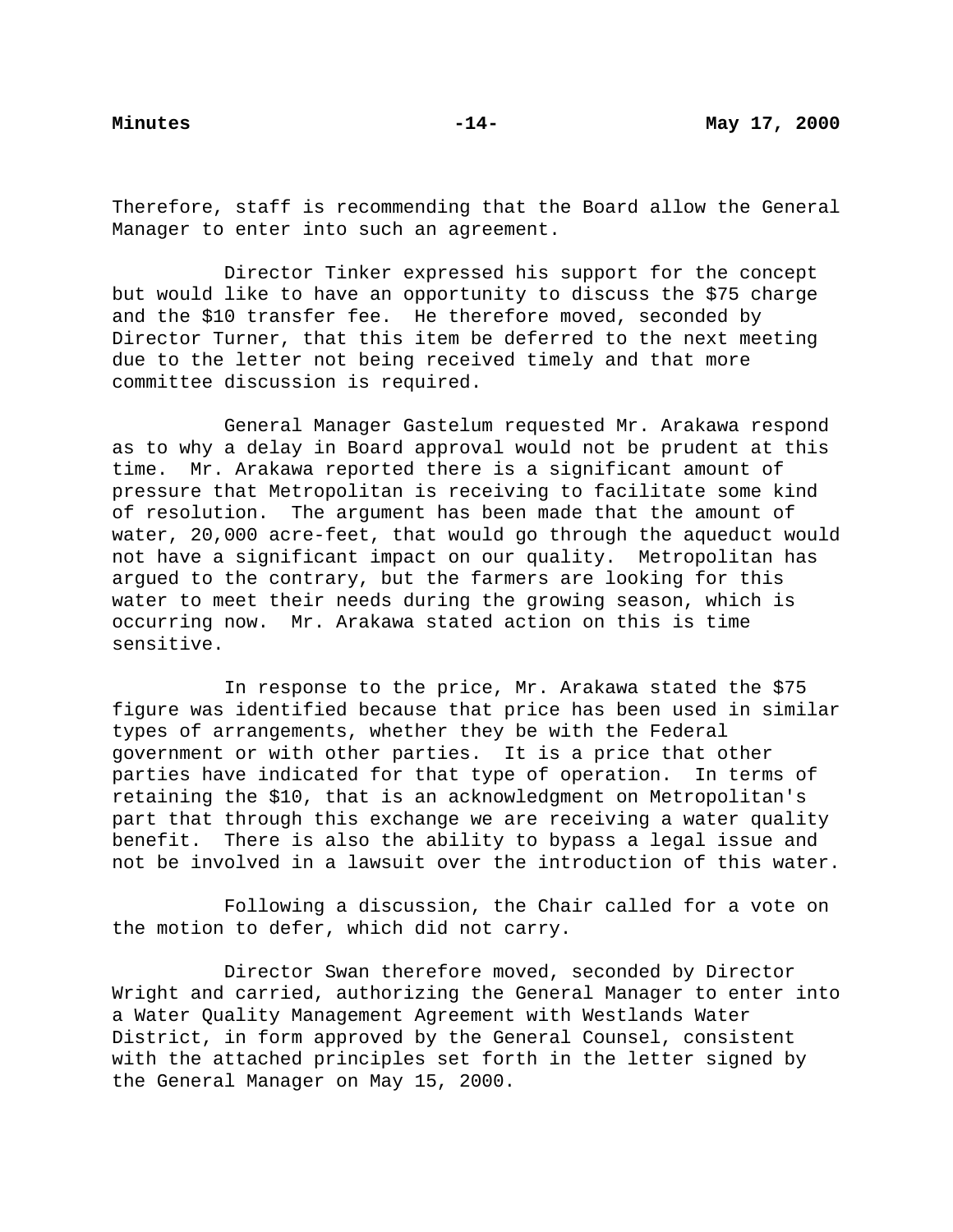Directors Parker, Tinker, and Turner requested to be recorded as voting no.

In response to questions asked, reports on dry-year transfers and San Bernardino Valley Municipal Water District were given.

**44017** The following communications were submitted to the Board for information:

- a. Revised Diamond Valley Lake Project construction and financial status report for the month ending March 2000, signed by the General Manager on May 17, 2000.
- b. Status report for the Inland Feeder Project for the month ending March 2000, signed by the General Manager on April 27, 2000.
- c. Letter signed jointly by the General Counsel on April 25, and the General Manager on April 27, 2000, reporting on the Omega Chemical Corporation Superfund Site -- U.S. v. Abex Aerospace Division, et al., Consent Decree.

**44018** Regarding the Report on Senate Bill 1973 (Senator Perata; Amended in Senate, May 1, 2000), Director Krieger asked for a further explanation of the last sentence of the Board letter regarding "expansion of the legislation to include private water companies." General Manager Gastelum responded that the bill as currently envisioned would have the Public Utilities Commission (PUC) reviewing public agency wholesale water procedures wheeling rates. However, what could occur if the bill passed is wheeling through our system would occur and then use of local private utilities could be precluded because of protection under the Service Duplication Act. So one could wheel through the State Water Project and the Metropolitan system and not be able to wheel into a private utility system. One of the points Metropolitan has been making is it is a fallacy for the Legislature to believe that there is going to be an open market if they pass legislation that affects only wholesalers. They need to look, as they did in energy deregulation, at the entire spectrum of water providers. It is not known whether the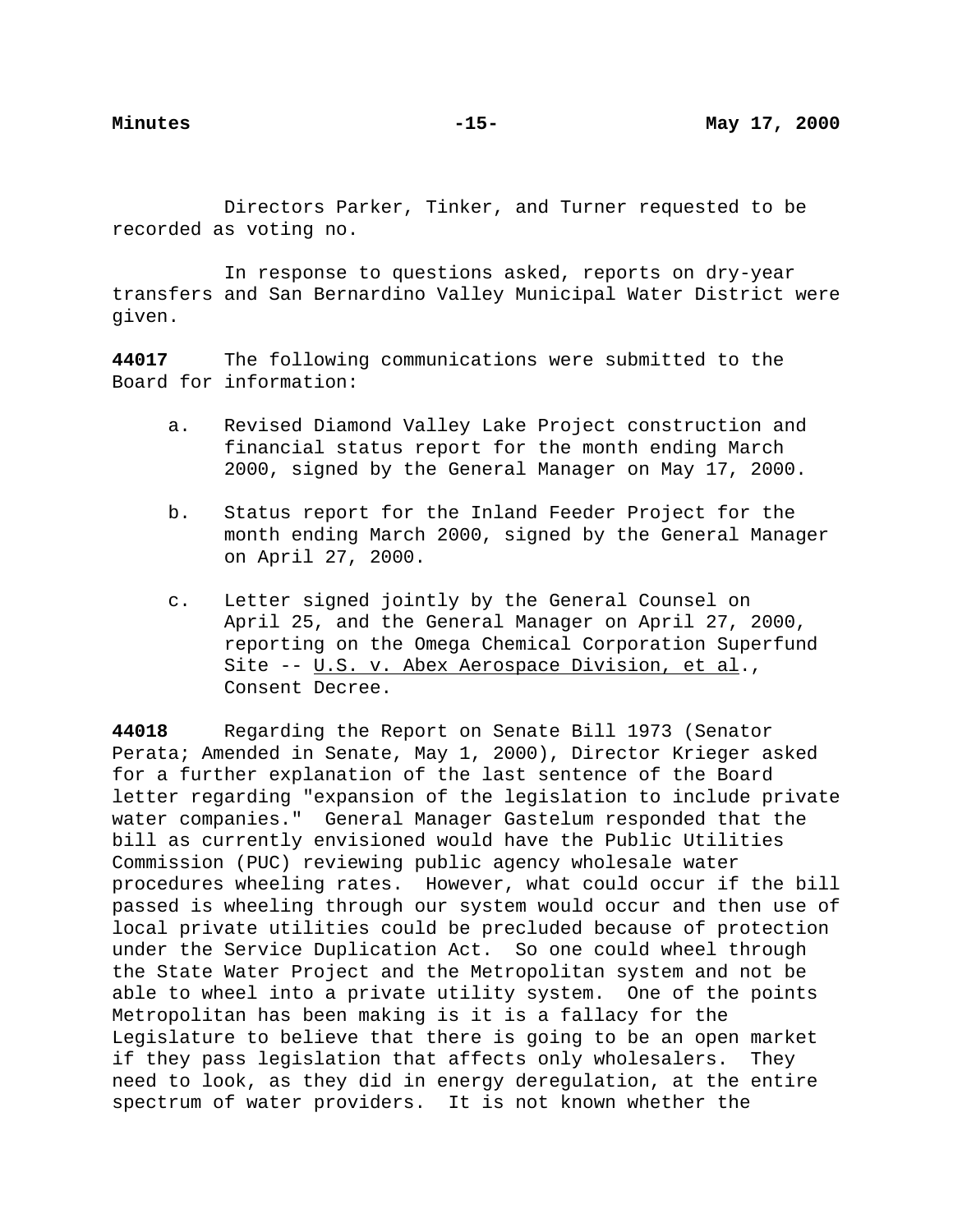Legislature is interested in doing that, but it is a point to be raised with the Legislature because if they do indeed have expectation there is going to be a private water market resulting from this legislation, they are wrong.

**44019** Legislative Representative Hiltscher gave an update on recent legislative activities taking place in Washington, D.C. The President's Drought Commission completed its work yesterday; and in that report, Metropolitan and its member agencies are recognized repeatedly for their extraordinary measures taken in Southern California to set the pace for the rest of the nation in protecting us from drought. H.R. 4187 (Ken Calvert) has passed the House and sent to the Senate. This bill will secure \$14 million for recreation facilities for the Diamond Valley Lake Project. H.R. 701 (Don Young), the land and water conservation bill, has about \$340 million a year for the next 15 years available to California. The scope of the H.R. 2169 (Chris Cannon) bill relating to Colorado River Salinity Control has been expanded by another \$100 million. The Moab uranium tail mining bill has been assigned to three subcommittees. More hearings have been scheduled regarding MTBE.

**44020** Legislative Representative Cole gave an update on recent legislative activities taking place in Sacramento. SB 1594 (Kelley), the bill relating to the MWD elected board, remains in the Senate Rules Committee and will be going back to the Senate Local Government Committee on May 22. From there it will go to the Senate Appropriations Committee. SB 1595 (Kelley) for mandated contracts was also in the Appropriations Committee last Monday. The bill made it to the consent calendar and now moves to the Senate floor next week. SB 1973 (Perata), the bill giving the PUC authority to establish rule making to determine fair compensation for water transfers, will be heard in the Appropriations Committee on Monday. SB 2139 (Johnson and Kelley) pertains to wheeling of non-project water through the aqueduct to Metropolitan's service area. That was also considered in the Appropriations Committee and was defeated. However, it has been given reconsideration.

On Monday, the Governor released his May Revised Budget. He came up with a plan to spend the \$12 billion surplus and some of the Propositions 12 and 13 funds. The Governor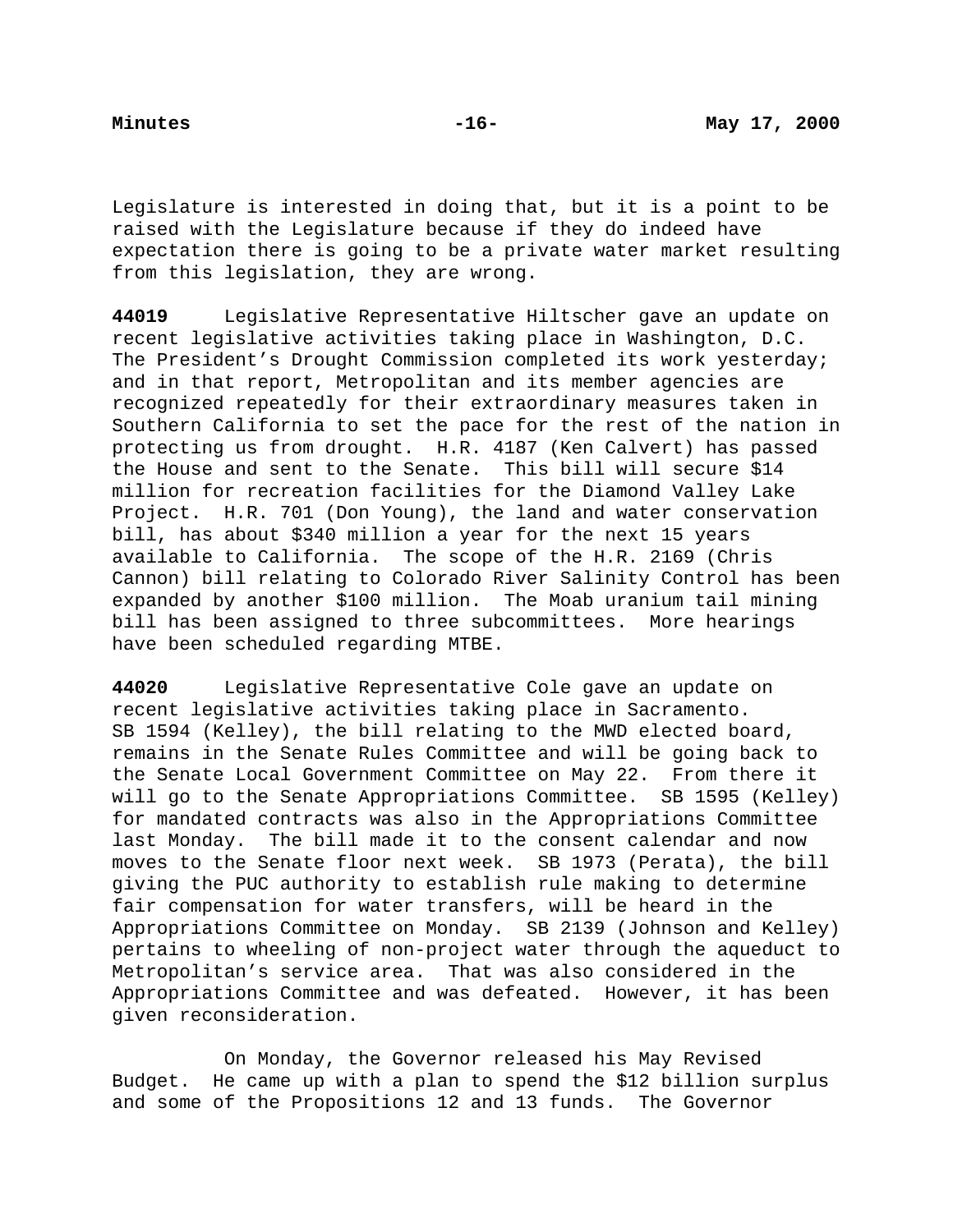proposes to spend \$125 million from the surplus for CALFED activities yet to be released. Also, \$763 million in Proposition 13 funds will be earmarked for safe drinking water, flood control, watershed protection, water recycling, water conservation, and the Interim Water Reliable Water Quality Management Program.

**44021** Subcommittee on Financial Policies and Reporting Chairman Blake had no further report.

**44022** Regarding the activities of the Colorado River Board (CRB), Director Foley reported that the executive director and the managers of the agencies represented on the CRB met with John Bernal, Commissioner of the International Boundary and Water commission, United States Section, to discuss border related matters. There was discussion on the Annual Operating Plan for Colorado River System Reservoirs for 2001 and two meetings have been scheduled for the Colorado River Management Work Group to be followed by a consultation meeting with the representatives of the Governors of the Colorado River Basin states.

Director Herman withdrew from the Meeting at 11:35 a.m.

**44023** With the aid of slides, Mr. Rigdon, Acting Assistant Manager, Water System Operations, gave an update on system operations.

Directors Brick and Castro withdrew from the Meeting at 11:39 a.m.

**44024** Acting Corporate Resources Manager Wolfe announced that the Diamond Valley Lake Project was one of five finalists for the prestigious Opal award which was given on April 29 by the ASCE. He reported that Caltrans will be a new tenant in Metropolitan's building starting in June and will occupy part of the fourth floor, with the entire fourth floor being taken by this summer.

**44025** Mr. Arakawa, Acting Manager, Water Resource Management, reported on the Regional Urban Water Management Plan and the IRP update. Staff has been developing new information on demand projections and supplies and as part of that process, they are working with the member agencies and their staff and their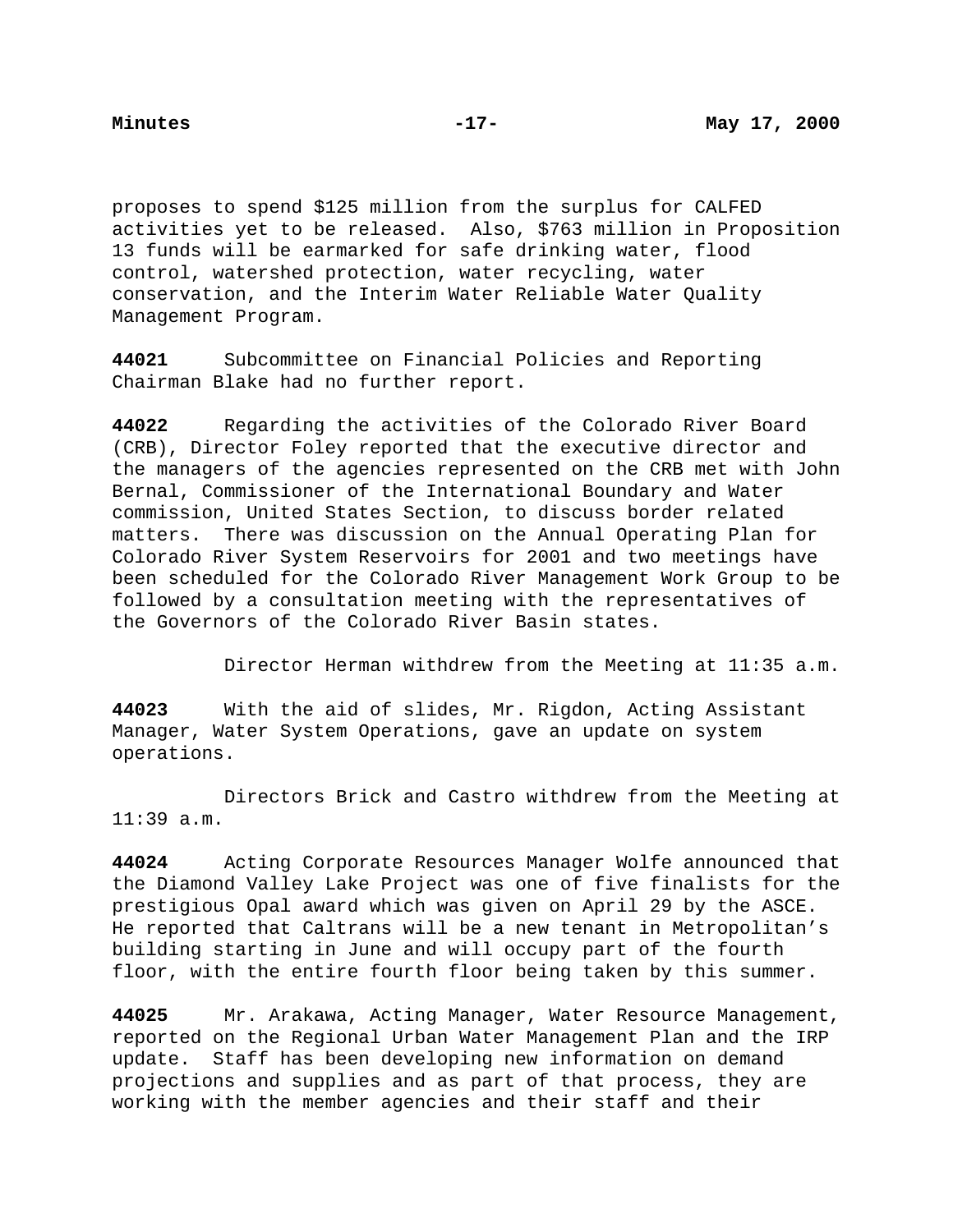retailers. A series of meetings is scheduled in the service areas to receive information and feedback. He also reported that the State Water Resources Control Board will be focusing on Bay-Delta hearings. The State board has released a notice for moving forward with Phase 8 hearings when they will consider how to allocate responsibility for meeting requirements in the Delta.

**44026** With the aid of slides, Legislative Representative Cole reported on the Proposition 13 funding.

In response to questions asked, comments were made on dry-year transfers and the meetings with San Bernardino Valley Municipal Water District.

Directors Harris and Stanton withdrew from the Meeting at 11:59 a.m.

Director Treviño withdrew from the Meeting at 12:00 p.m.

**44027** Treasurer Marumoto referred to the investment report that was sent out to Directors earlier.

**44028** Acting Chief Financial Officer Christovale referred to the executive financial summary report mailed in advance. General Manager Gastelum commended Mrs. Christovale for her outstanding work in handling the department after the Chief Financial Officer's departure. He then welcomed the new Chief Financial Officer, Brian Thomas.

**44029** Director Witt thanked the Board and staff for their condolences on the death of his granddaughter.

**44030** At 12:26 p.m., there being no objection, Chairman Pace adjourned the Meeting in memory of both Elaine Little, wife of Director Little, and Carley Witt, granddaughter of Director Witt.

> **THOM COUGHRAN SECRETARY**